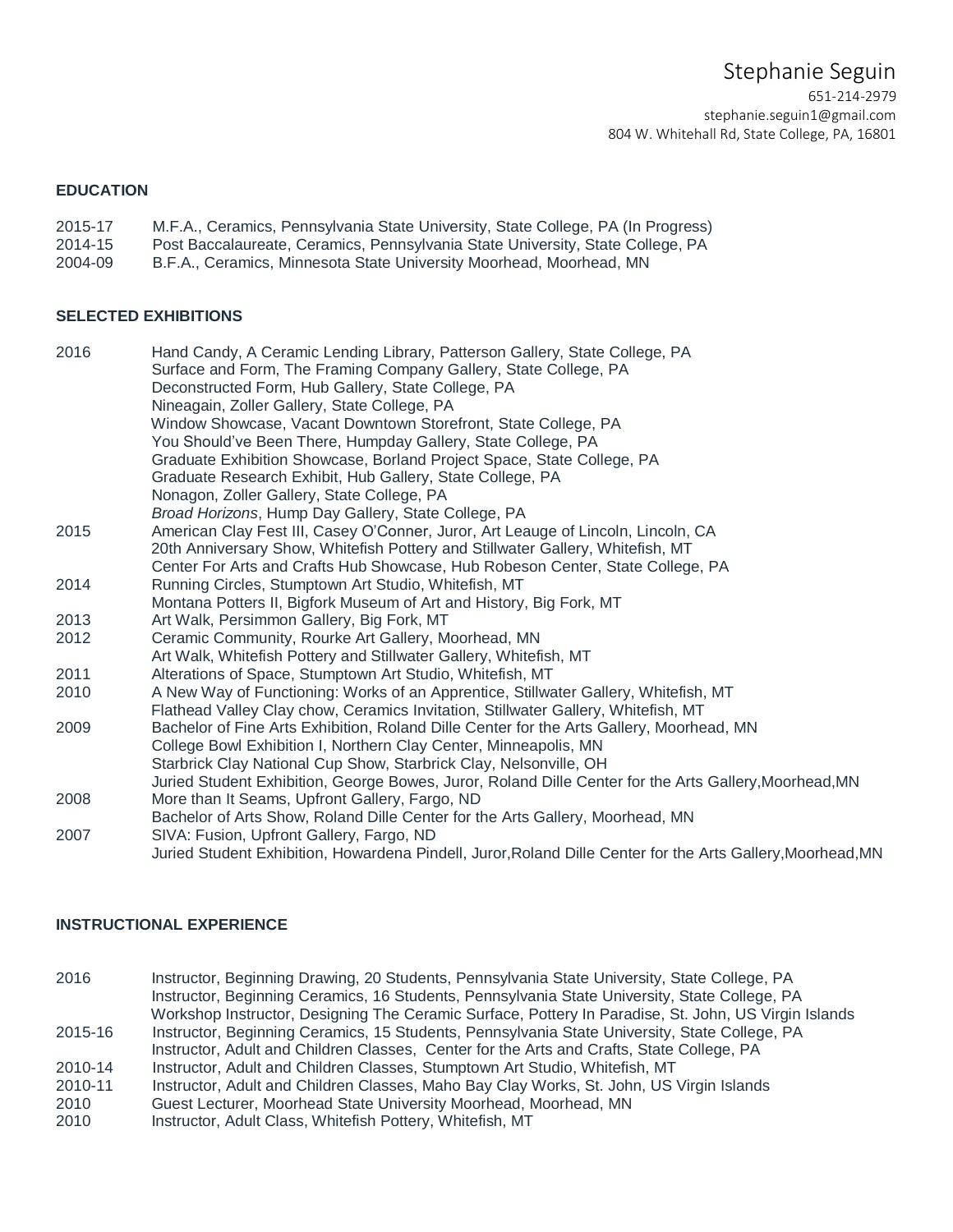651-214-2979 [stephanie.seguin1@gmail.com](mailto:stephanie.seguin1@gmail.com) 804 W. Whitehall Rd, State College, PA, 16801

# **STUDIO EXPERIENCE**

- 2015-16 Studio Tech, Pennsylvania State University, State College, PA
- 2010-14 Studio Facilitator and Instructor, Stumptown Art Studio, Whitefish, MT
- 2012 Workshop and Facility Assistant, La Meridiana; International School Of The Ceramic Arts, Italy
- 2010-11 Production Potter, Maho Bay Clay Works, St. John, US Virgin Islands
- 2010-11 Studio Assistant, Maho Bay Clay Works, St. John, US Virgin Islands
- 2010-12 Replicator of Ancient and Historical Pottery, Friends Of The Park, US Virgin Islands National Park
- 2009-10 Ceramic Apprentice, Production Potter, Whitefish Pottery, Whitefish, MT
- 2009 Ceramics Assistant, Summer Camps, Northern Clay Center, Minneapolis, MN
- 2009 Ceramics Studio Tech, Minnesota State University Moorhead, Moorhead, MN

### **RELATED EXPERIENCE**

| 2016    | Co-Coordinator of Funding and Event Planning, Visiting Artist: Ursual Hargens, Penn State Clay Club, PA |
|---------|---------------------------------------------------------------------------------------------------------|
| 2015    | Co-Coordinator of Funding and Event Planning, Visiting Artist: Beth Cavener, Penn State Clay Club, PA   |
| 2012-14 | Manager, Restaurant, Haskill Station, Whitefish, MT                                                     |
| 2011-12 | Gallery/Retail Sales, Whitefish Pottery and Stillwater Gallery, Whitefish, MT                           |
| 2008-09 | Gallery Committee Member, Minnesota State University Moorhead, Moorhead, MN                             |
| 2007-09 | Gallery Installation Crew Member, Minnesota State University Moorhead, Moorhead, MN                     |
| 2007-08 | President of MSUM Ceramics Guild, Minnesota State University Moorhead, Moorhead, MN                     |
| 2008    | Co-Curator: 20 Below - 22 Above MSUM Ceramics Invitational, Rolland Dille Center For The Arts           |
| 2006    | Curator: You Will Never Be Able To Read This, 280 Square Foot Gallery, Moorhead, MN                     |

## **AWARDS AND ACHIEVEMENTS**

- 2016 Graduate Fellowship Tuition Waiver, Pennsylvania State University, State College, PA
- Graduate Exhibition Award Winner, Pennsylvania State University, State College, PA
- 2012 Recipient of Workshop Assistantship at La Meridiana; International School for the Ceramic Arts, Tuscany, Italy
- 2010 Published, 500 Vases: Contemporary Explorations of a Timeless Form, Lark Books 500 Series
- 2009 Recipient of Work Study Scholarship at Penland School of Craft
- 2008-09 Recipient of Excellence Scholarship in Department of Art & Design, MSUM

#### **BIBLIOGRAPHY**

2016 Sanders, Angela. "Artists Ceramics and Drawing Exhibit Explores 'Middle Ground,' Searches For Space Between 2-D and 3-D." Daily Collegian (State College, PA) 2 Nov 2016. Thomasson, Kelsey. "Artist Breaks the Rules of Clay in HUB Exhibition." *The Center Daily Times* (State College, PA) 27 Oct 2016.

> Walker, Anne. "Surface and Form at State College Framing Co. Aims To Challenge Conventional." Center County Gazette (State College, PA) 16 Nov 2016.

> Ferragut-Carlson, Lauren. "The Call of the Clay; An Artists Inspiration Transposed." Inspired Home Magazine Fargo (Fargo, ND) March/April 2016: 68-69.